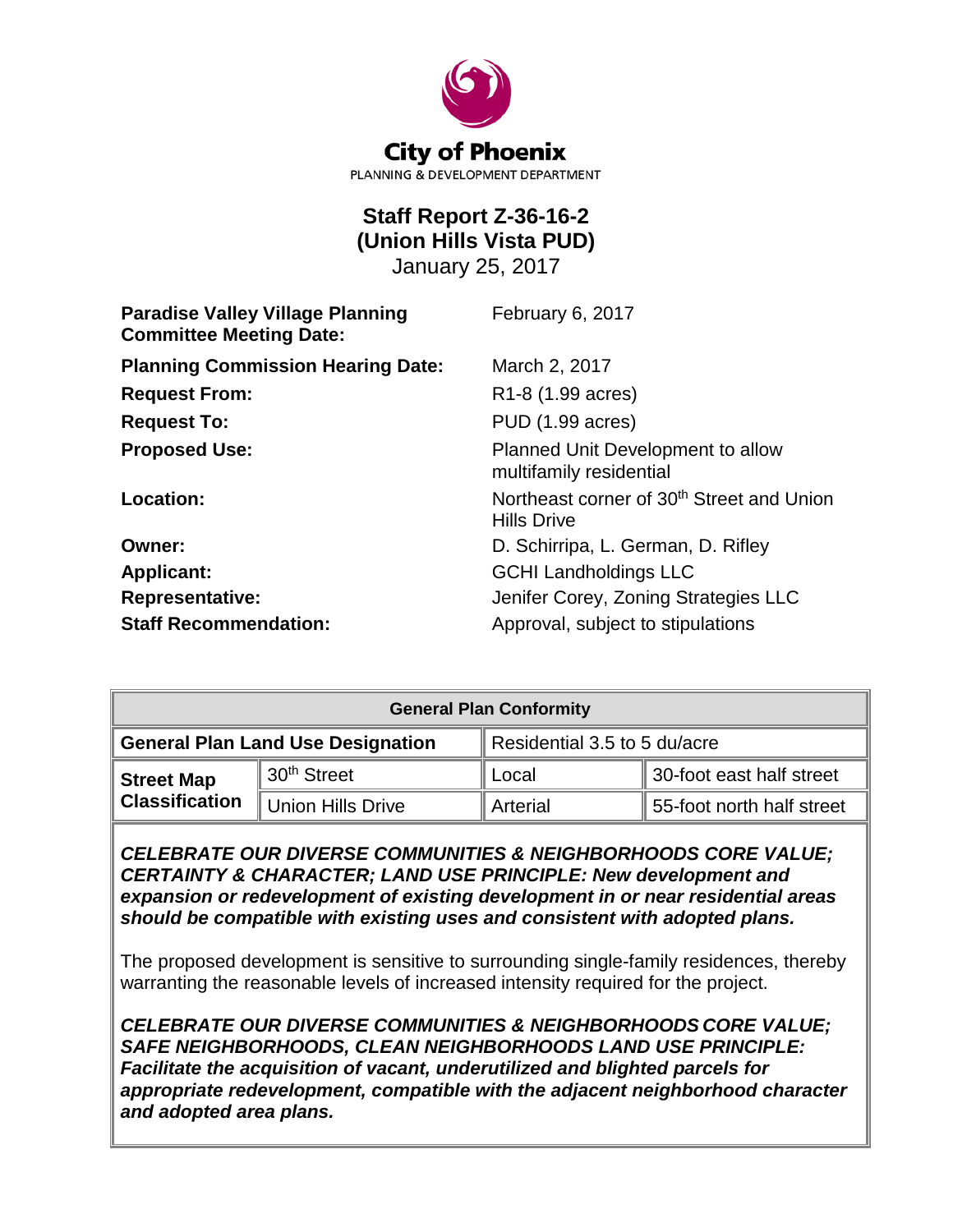The subject site is currently vacant. The proposed development of this parcel will greatly improve site conditions and provide new housing options in the area.

*CELEBRATE OUR DIVERSE COMMUNITIES & NEIGHBORHOODS CORE VALUE; DIVERSE NEIGHBORHOODS, LAND USE PRINCIPLE: Include a mix of housing types and densities where appropriate within each village that support a broad range of lifestyles.* 

The proposed detached multifamily development will provide a mix of housing and densities near commercial uses and the Paradise Valley Community College.

| <b>Surrounding Land Uses/Zoning</b> |                                  |                   |
|-------------------------------------|----------------------------------|-------------------|
|                                     | <b>Land Use</b>                  | Zoning            |
| <b>On Site</b>                      | Vacant                           | R <sub>1</sub> -8 |
| <b>North</b>                        | <b>Single-Family Residential</b> | R <sub>1</sub> -8 |
| <b>South</b>                        | <b>Single-Family Residential</b> | $R - 3$           |
| <b>West</b>                         | <b>Single-Family Residential</b> | R <sub>1</sub> -8 |
| <b>East</b>                         | <b>Single-Family Residential</b> | R <sub>1</sub> -8 |

#### **Background/Issues/Analysis**

SUBJECT SITE

1. This is a request to rezone a 1.99 acre site located at the northeast corner of  $30<sup>th</sup>$  Street and Union Hills Drive. The request is to rezone from R1-8 (Single-family Residence District) to PUD (Planned Unit Development) to allow multifamily residential.

# SURROUNDING USES, GENERAL PLAN & ZONING

2. The subject site is currently vacant and is zoned R1-8. Single-family residential, zoned R1-8, is located to the north, east, and west and single-family residential, zoned R-3, is located to the south of the subject site.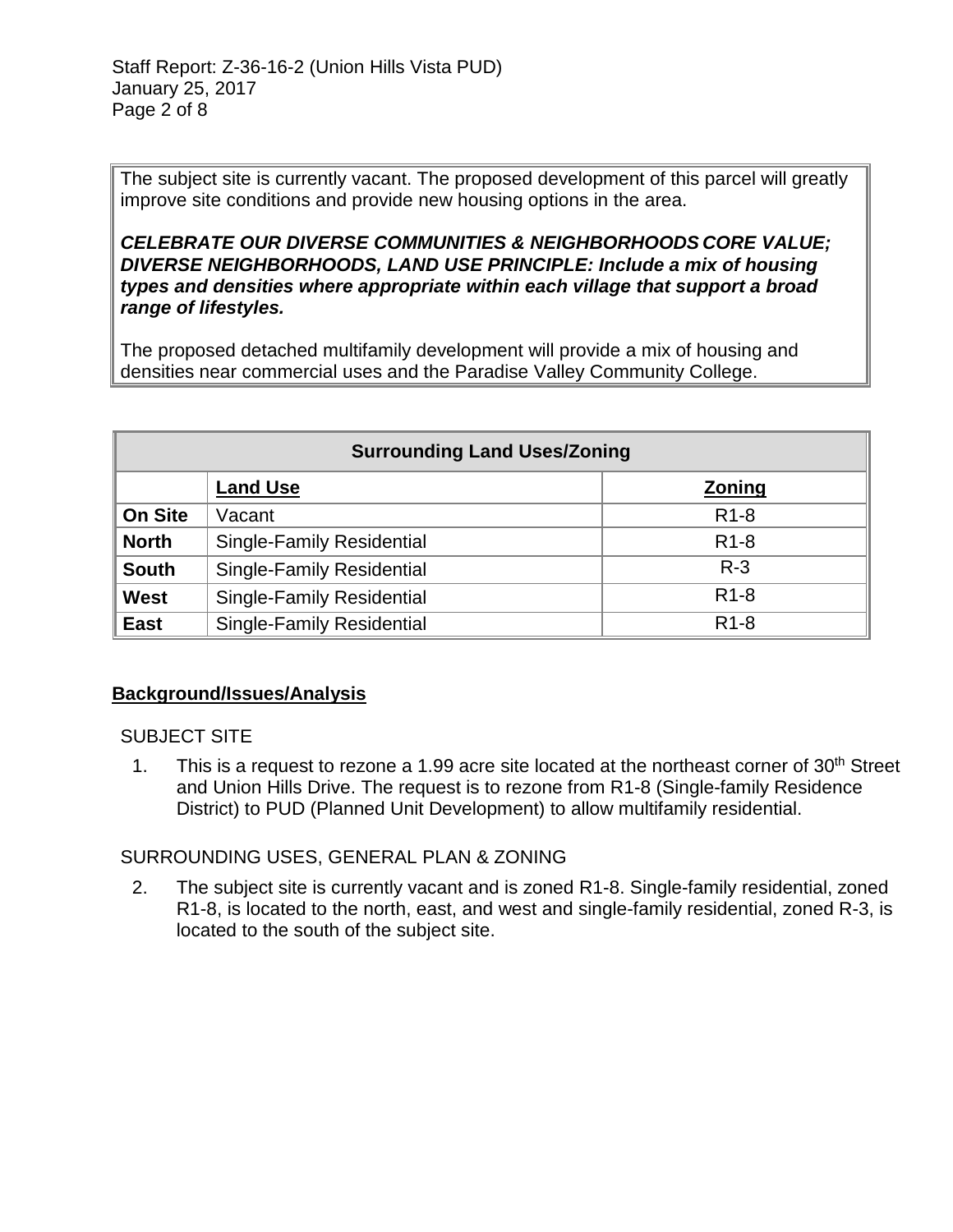

- 3. The proposal is not consistent with the General Plan Land Use Map designation of Residential 3.5 to 5 du/acre. However, the subject site is less than 10 acres and therefore a General Plan Amendment is not required.
- 4. Due to the close distance of the subject site to the Paradise Valley Community College, a park and ride location, bus stops, commercial development, and State Route 51; the proposed density is appropriate in this location and will provide residents walkable access to many of these amenities.

#### PROPOSAL

5. The proposal was developed using the PUD zoning designation which allows an applicant to propose uses, development standards, and design guidelines for a site. One of the goals of this process is to allow the applicant to develop standards that respond to the surrounding environment more so than conventional zoning districts allow. The end result is a site rezoned with standards crafted specifically for the site.

The Union Hills Vista PUD provides a framework for development within the PUD area. However, specific development projects will be required to go through the Planning and Development Department review process.

6. Below is a summary of the proposed standards for the subject site as described in the attached PUD Development Narrative date stamped January 18, 2017 (attached).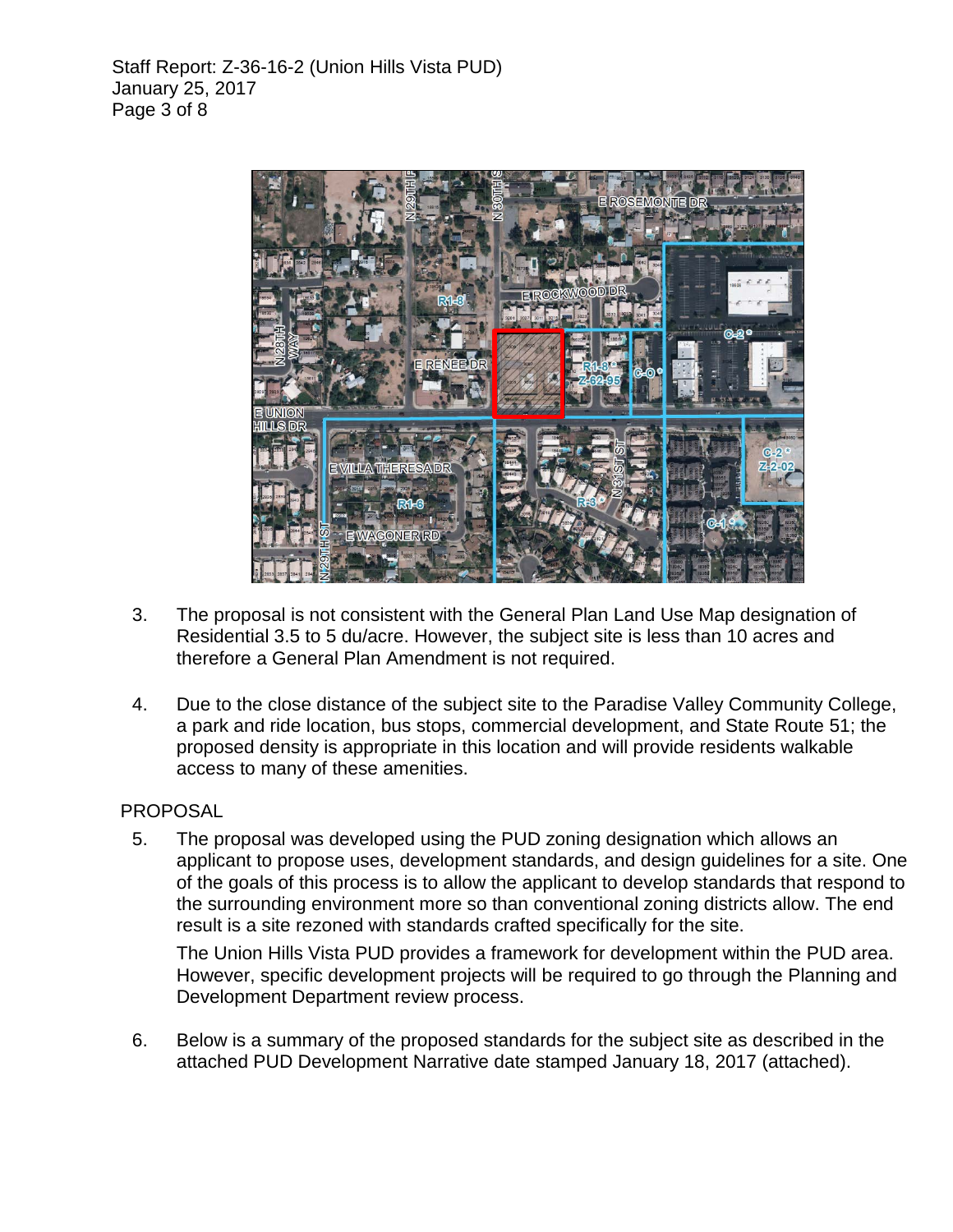Staff Report: Z-36-16-2 (Union Hills Vista PUD) January 25, 2017 Page 4 of 8

# *List of Uses*

- Permitted Uses: Multifamily Residential
- Temporary Uses: Temporary uses shall be subject to Section 708 of the Phoenix Zoning Ordinance.
- Accessory Uses: Accessory uses shall be subject to Section 608 of the Phoenix Zoning Ordinance. Accessory uses shall also include storage sheds.

#### *Development Standards*

The proposed development standards are outlined in the table below.

| Standard                         | Proposed                                                             |
|----------------------------------|----------------------------------------------------------------------|
| Maximum Overall Site Density     | 10.05 du/acre                                                        |
| Perimeter Building Setbacks:     |                                                                      |
| North                            | 25-foot minimum                                                      |
| East                             | 5-foot minimum for south 100 feet, 25-foot otherwise                 |
| 30th Street                      | 5-foot minimum, 10-foot average                                      |
| <b>Union Hills Drive</b>         | 10-foot minimum                                                      |
| <b>Individual Unit Setbacks</b>  | 5-foot minimum between units                                         |
| Maximum Building Height          | 2-stories or 30 feet                                                 |
| Maximum Lot Coverage             | 35%                                                                  |
| <b>Accessory Building Height</b> | Structure height may not exceed the height of the adjacent<br>fence. |

# *Parking Standards*

The development of the site shall comply with the parking standards below.

| Standard               | Proposed                                              |
|------------------------|-------------------------------------------------------|
| Parking per unit       | 2.0 spaces per unit, located in garage                |
| Guest parking per unit | 0.5 spaces per unit located within project boundaries |

#### *Landscape Standards*

The PUD proposes landscape standards outlined in the table below.

| Standard                      | Proposed                            |
|-------------------------------|-------------------------------------|
| Perimeter Landscape Setbacks: |                                     |
|                               | North   5-foot minimum              |
|                               | East   5-foot minimum               |
|                               | 30th Street   10-foot minimum       |
|                               | Union Hills Drive   10-foot minimum |
| Minimum Common Open Space     | 5%                                  |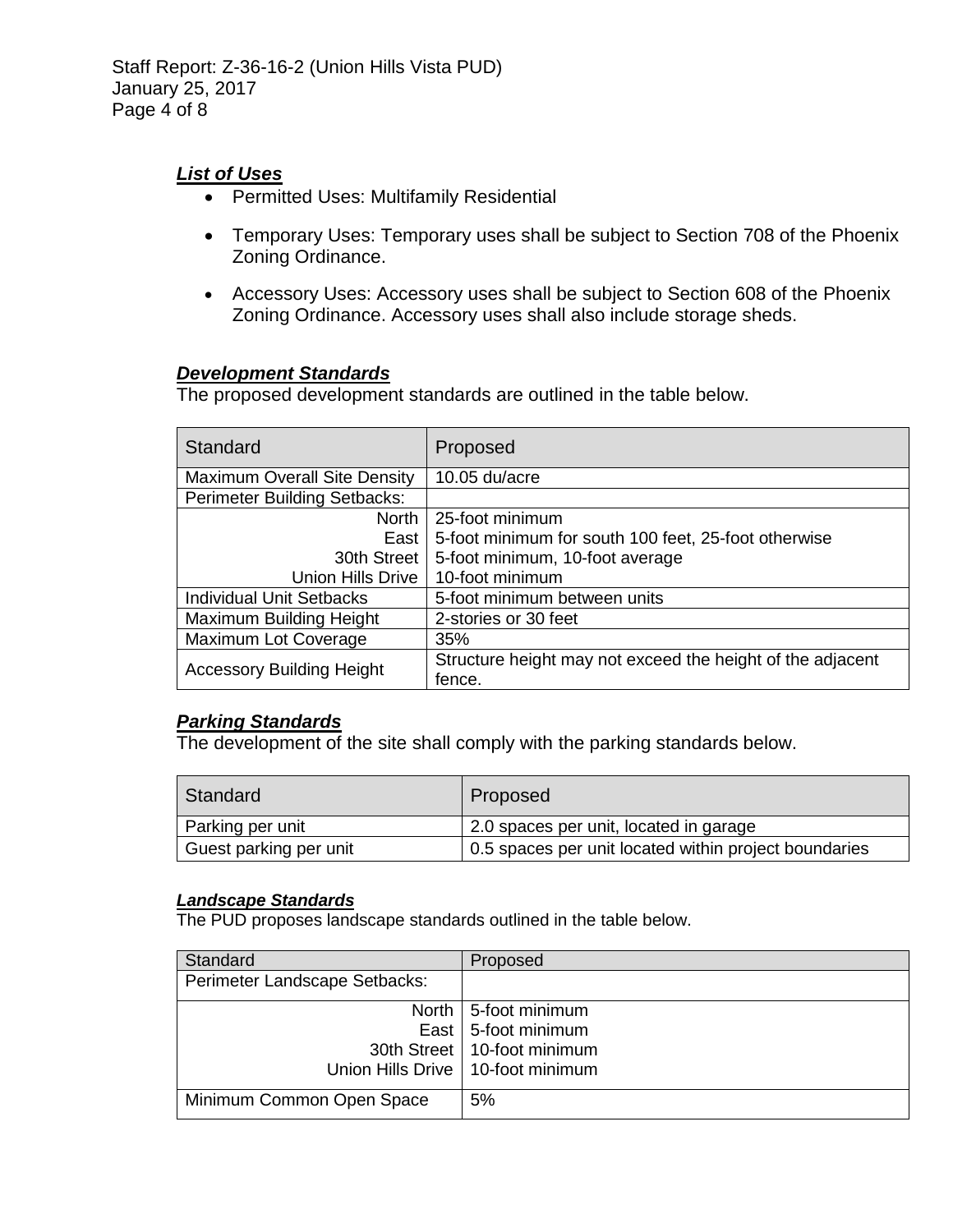|                                        | Project must include a minimum of two active amenities,<br>or as determined to be a comparable amenity as<br>determined by Planning and Development Department:<br>gathering area, cooking space, or seating area.                                                                                       |
|----------------------------------------|----------------------------------------------------------------------------------------------------------------------------------------------------------------------------------------------------------------------------------------------------------------------------------------------------------|
| <b>Perimeter Planting Requirements</b> | 2-inch caliper for 50% of trees and 3-inch caliper for<br>25%, and 4-inch for 25% of trees to be planted a<br>minimum 20 foot on center or in equivalent groupings.                                                                                                                                      |
|                                        | There shall be a minimum of five 5-gallon shrubs for<br>each tree.                                                                                                                                                                                                                                       |
| <b>Interior Street Landscaping</b>     | Interior pedestrian route shall be shaded a minimum of<br>50%. Shading may be a combination of landscaping and<br>/or building shading as measured based on the summer<br>solstice at 12:00 p.m.                                                                                                         |
|                                        | Individual property entrances shall include a minimum of<br>one 2-inch caliper tree and two 5-gallon shrubs.                                                                                                                                                                                             |
|                                        | Shade trees planted shall be comprised of the list<br>included in Section 507 Tab A, Table 1 of the Phoenix<br>Zoning Ordinance.                                                                                                                                                                         |
| <b>Planting Requirements</b>           | All onsite trees and shrubs shall incorporate a mix of<br>low-water use desert and ornamental shrubs and<br>groundcovers that will provide a sense of identity and be<br>compatible with the environmental conditions of the<br>area. Automatic watering systems for water conservation<br>are proposed. |
|                                        | The sidewalk on Union Hills Drive and 30th Street shall<br>be shaded along 50% of frontage, excluding driveways,<br>and visibility triangles.                                                                                                                                                            |
| <b>Shade Requirements</b>              | An interior pedestrian path of not less than 3-foot in<br>width shall be provided on one side of each residential<br>block. The path shall have a minimum of 50% shading.                                                                                                                                |
|                                        | Shade calculations shall be based on the summer<br>solstice at 12:00 p.m. Shade caused from a building may<br>count towards shade calculations.                                                                                                                                                          |

# *Perimeter Walls and Fencing Standards*

The PUD proposes wall and fencing standards outlined in the table below.

| Standard                 | Proposed                                                                                                                          |
|--------------------------|-----------------------------------------------------------------------------------------------------------------------------------|
|                          | 6-foot minimum fence shall be erected along the south,<br>west, north and east property lines.                                    |
| Perimeter Walls / Fences | Perimeter fencing located on Union Hills Drive with units<br>backing up shall be located a minimum 12-foot from<br>property line. |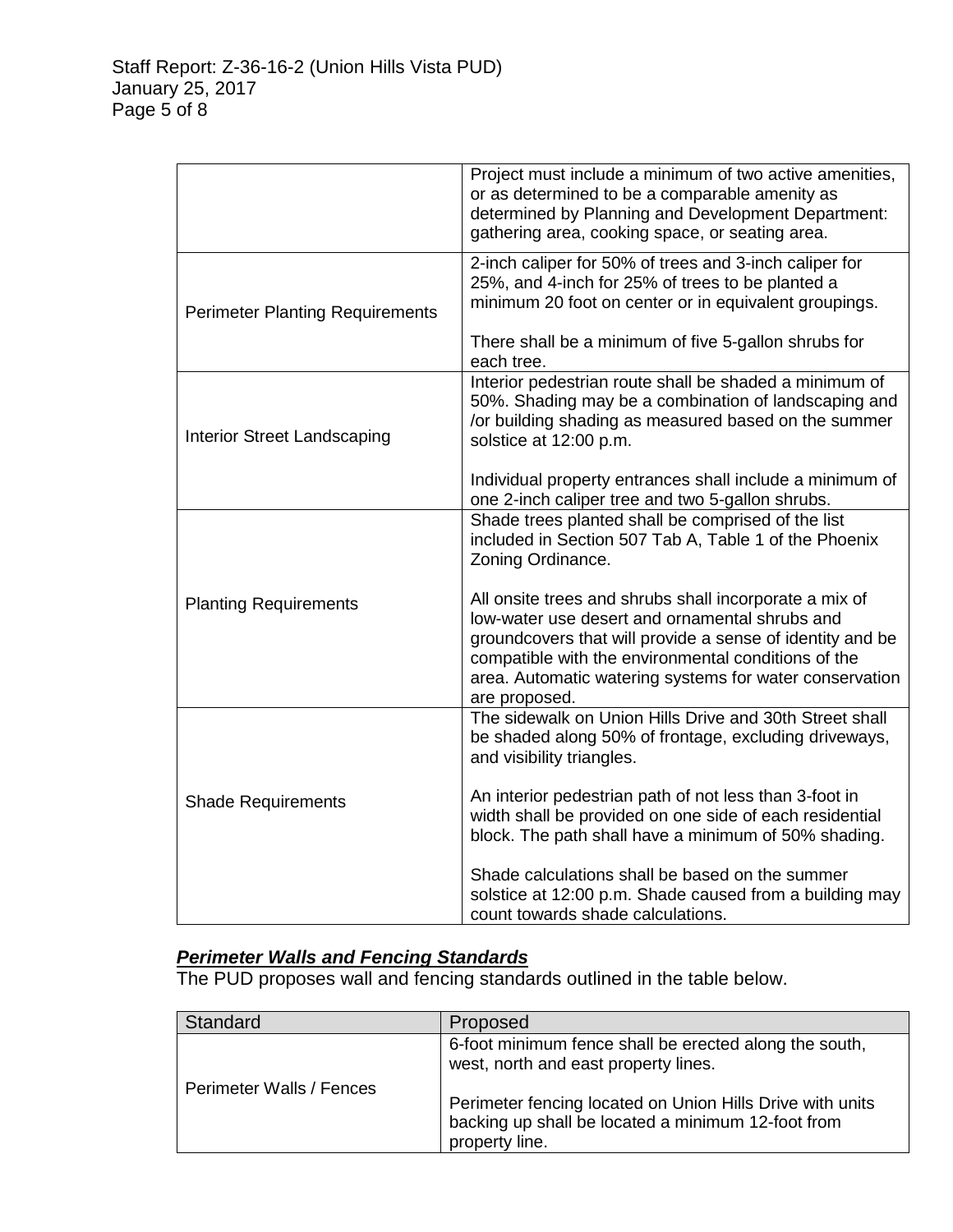| Perimeter fencing located on 30th Street with units siding |
|------------------------------------------------------------|
| shall be located a minimum 15 feet from the property line. |

## *Lighting*

Lighting shall comply with the "Environmental Performance Standards" Section 704 of the Phoenix Zoning Ordinance and Section 23-100 of the Phoenix City Code.

## *Design Guidelines and Standards*

The Union Hills Vista PUD design guidelines and standards are summarized below. All of the design guidelines can be found in the PUD Development Narrative.

The design guidelines in the PUD will create a cohesive development that complements the surrounding neighborhood. Guidelines include adding building accents, such as offsets, reveals, recesses, projections, paint, columns, and graphics. The PUD includes fence and wall design standards to provide architectural embellishments that are visually appealing, such as fence articulations and varying colors that match the housing units. In addition, design guidelines for pedestrian access within the development and to 30<sup>th</sup> Street are included.

# *Signs*

All signs shall comply with Section 705 of the Phoenix Zoning Ordinance.

#### *Sustainability*

City enforceable standards:

- 1. Water conservation through the selection of drought tolerant landscaping materials.
- 2. Water conservation through efficient drip irrigation system.
- 3. Reduce heat island effect with 80% parking within covered garages.
- 4. Encourage recycling through the inclusion of a recycling bin to each unit.

Other standards:

1. Each home will utilize energy efficient mechanical equipment, energy star rated appliances and dual glazed windows.

2. Zero BOC interior paints, reduced flow toilets, and enhanced thermal performance of the building envelope.

3. A shaded walkway, (50% at landscape maturity) to reduce heat gain.

#### **MISCELLANEOUS**

- 7. The City of Phoenix Streets Transportation Department is requesting that the developer construct all streets within and adjacent to the site with all necessary improvements and comply with ADA accessibility standards, as per plans approved by the Street Transportations Department. This is included as a stipulation.
- 8. The Aviation Department has noted that the property is in the Public Airport Disclosure area. This area may be subject to overflights of aircraft operating at the Airport. Therefore, there is a stipulation is included requiring that a Notice to Prospective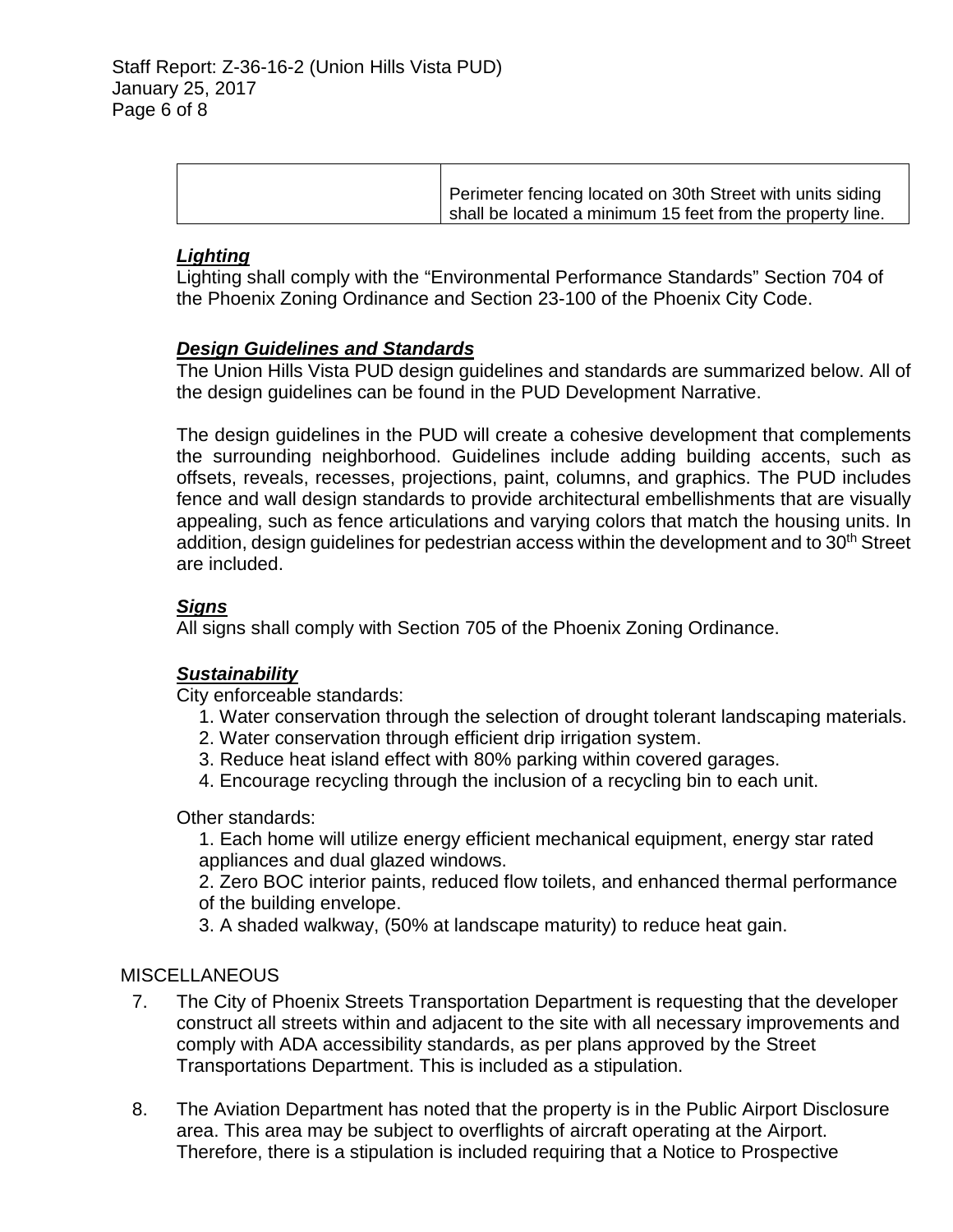Purchasers, which follows policy regarding properties in the City of Phoenix underlying the flight patterns of Phoenix Deer Valley Airport.

- 9. No fire code issues are anticipated with this case and the site and/or buildings shall comply with the Phoenix Fire Code.
- 10. It has been determined that this parcel is not in a Special Flood Hazard Area (SFHA), but is located in a Shaded Zone X, on panel 1295 L of the Flood Insurance Rate Maps (FIRM) dated October 16, 2013.
- 11. The City of Phoenix Water Services Department has noted the proposed PUD has an existing sewer main that can potentially serve the development on 30<sup>th</sup> Street. The water main will be required to be extended from the north end of the property on 30<sup>th</sup> Street and run south on 30<sup>th</sup> Street to Union Hills Drive and connect to the existing water main on Union Hills Drive.
- 12. The City of Phoenix Archaeology Office has noted that no archaeological work is necessary for this project. However, if any archaeological materials are encountered during construction, all ground-disturbing activities must cease within 10 meters of the discovery and the City of Phoenix Archaeology Office must be notified immediately and allowed time to properly assess the materials.
- 13. Development and use of the site is subject to all applicable codes and ordinances. Zoning approval does not negate other ordinance requirements and other formal actions may be required.

# **Findings**

- 1. The proposed development is in conformance with several General Plan goals and policies.
- 2. The proposal would develop a vacant parcel for multifamily residential uses along an arterial road.
- 3. The proposed development will provide additional housing options located near commercial uses and within 0.25 miles of the Paradise Valley Community College.

# **Stipulations**

1. An updated Development Narrative for the Union Hills Vista PUD reflecting the changes approved through this request shall be submitted to the Planning and Development Department within 30 days of City Council approval of this request. The updated Development Narrative shall be consistent with the Development Narrative date stamped January 18, 2017, as modified by the following stipulations: